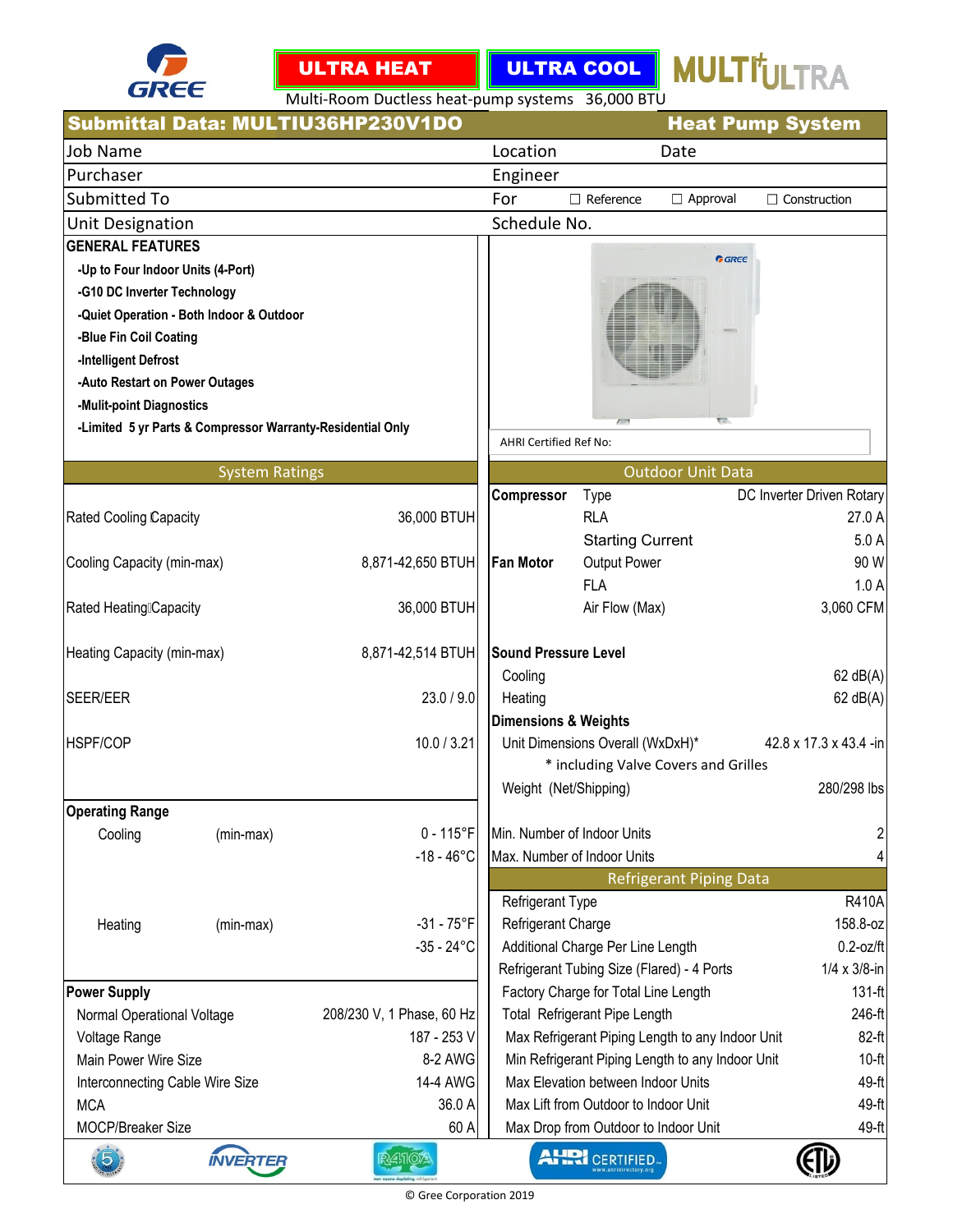### © Gree Corporation 2019

# **Features & Function Summary <b>MULTIU36HP230V1DO**

| u<br>,我们就会在这里,我们就会在这里,我们就会在这里,我们就会在这里,我们就会在这里,我们就会在这里,我们就会在这里,我们就会在这里,我们就会不会不会。""我们,我 | ı. |
|---------------------------------------------------------------------------------------|----|
|---------------------------------------------------------------------------------------|----|

# ULTRA COOL

| <b>SYSTEM FEATURES</b>                                        |                          |
|---------------------------------------------------------------|--------------------------|
| Compressor Type                                               | <b>Inverter Rotary</b>   |
| Core Technology Three Cylinder Two<br><b>Stage Compressor</b> | G10                      |
| <b>Ultra Low Frequency Torque Control</b>                     | <b>YES</b>               |
| <b>Power Factor Correction</b>                                | <b>YES</b>               |
| Refrigerant Type                                              | <b>R410A</b>             |
| Electronic Expansion Valve (EEV)                              | 4                        |
| Basepan With Electric Heater                                  | <b>YES</b>               |
| <b>Compressor Preheat</b>                                     | <b>YES</b>               |
| Compressor With Electric Heater (-40°F)                       | <b>YES</b>               |
| -40°F Wiring UL Approved                                      | <b>YES</b>               |
| Multi "Independent" Port Design                               | <b>YES</b>               |
| Condenser Fan                                                 | Axial                    |
| Condenser Motor Type                                          | DC                       |
| <b>Condenser Motor Drive</b>                                  | <b>Direct</b>            |
| Condenser Coil                                                | Aluminum Fin/Copper Tube |
| Outdoor Fin Coating (Blue)                                    | Acrylic Resin            |
| Intelligent Defrosting                                        | <b>YES</b>               |
| Low Voltage Startup                                           | <b>YES</b>               |
| Memory/Power Failure Recovery                                 | <b>YES</b>               |
| Self Diagnosis                                                | <b>YES</b>               |
| Ultra Heating (-31°F - 75°F)                                  | <b>YES</b>               |
| Ultra Cooling (0°F - 118°F)                                   | <b>YES</b>               |
| <b>XK19 Wired Controller Interface</b>                        | <b>YES</b>               |

**REMOTE CONTROLLER FUNCTIONS<sup>1</sup>** See individual Indoor Unit

Controllers Functions

*1 Not all Remote Controller functions are supported.* 

| XK19 WIRED CONTROLLER FUNCTIONS <sup>2</sup> |            |  |  |  |  |
|----------------------------------------------|------------|--|--|--|--|
| On/Off                                       | <b>YES</b> |  |  |  |  |
| <b>Operating Mode</b>                        | <b>YES</b> |  |  |  |  |
| <b>Fan Speed</b>                             | <b>YES</b> |  |  |  |  |
| Room Setpoint                                | <b>YES</b> |  |  |  |  |
| <b>Model Numbers</b>                         | <b>YES</b> |  |  |  |  |
| <b>Timer Mode</b>                            | <b>YES</b> |  |  |  |  |
| Sleep Mode                                   | <b>YES</b> |  |  |  |  |
| <b>Turbo Mode</b>                            | <b>YES</b> |  |  |  |  |
| X-Fan Mode                                   | <b>YES</b> |  |  |  |  |
| <b>Privacy Lock</b>                          | YES        |  |  |  |  |

*2 Note: Some indoor models may not support specific system features or functions.*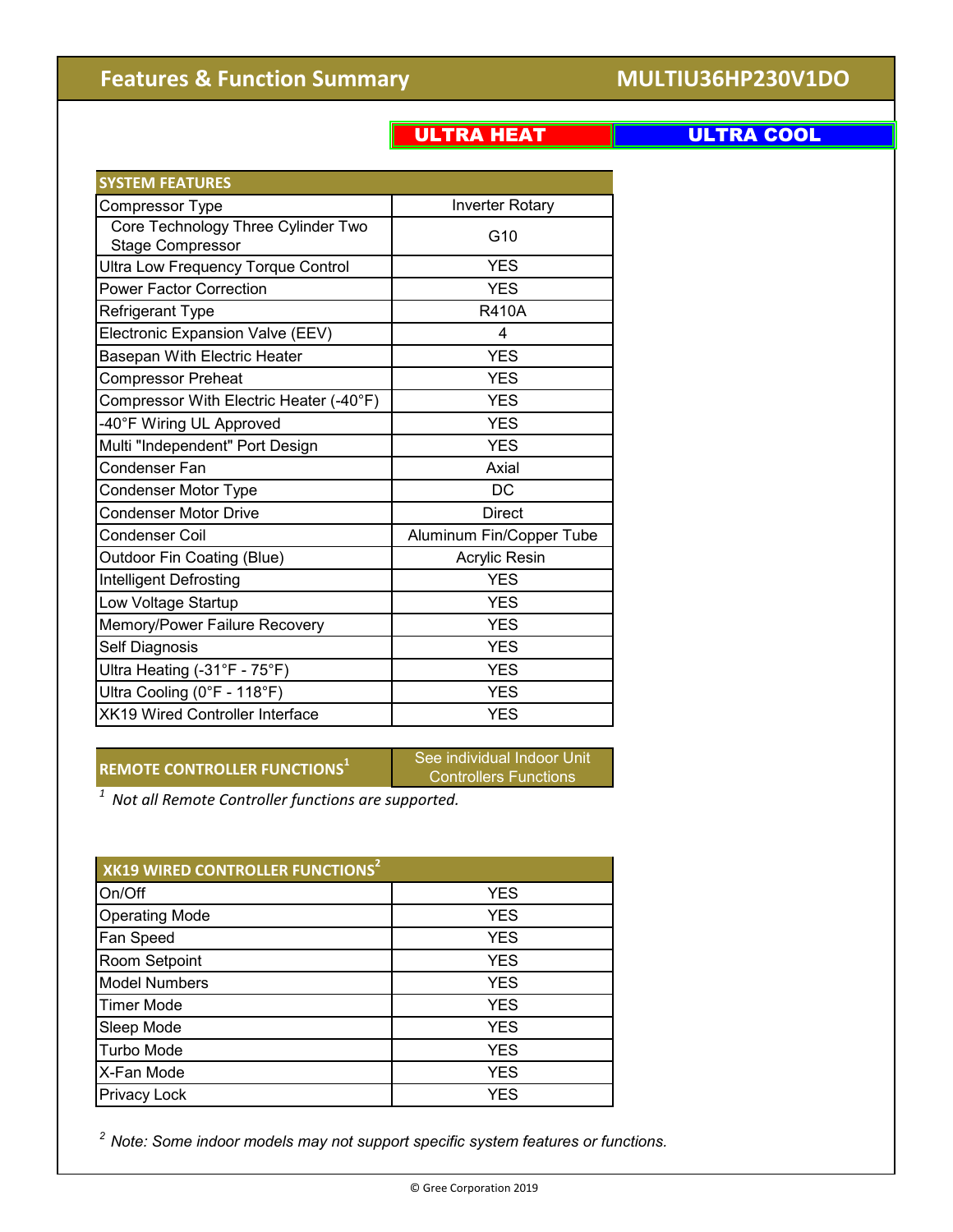# **OUTDOOR UNIT DIMENSIONAL SPECIFICATIONS MULTIU36HP230V1DO**

### Units: inch

## **36,000 BTUH MODEL**

Model # MULTIU36HP230V1DO 36,000 BTUH 230V



### **Factory Supplied Piping Adapters**

| P/N        | Qty |
|------------|-----|
| 6654100009 |     |
| 6654100013 |     |
| 6654104    |     |
|            |     |

# **MINIMUM SPACING REQUIREMENTS** Units: inch (mm)



| . .<br>. .<br>۰.<br>×<br>v |  |
|----------------------------|--|

1. Recommended Interconnecting Cable Type Stranded Copper Conductors THHN 600V Unshielded Wire

2. Power wiring cable size must comply with applicable national and local codes.

3. Test conditions are based on AHRI 210/240.

without notice or without incurring obligations. All rights reserved. Specifications are subject to change without notice. Manufacturer reserves the right to discontinue or modify specifications or designs



| A (in) |       |
|--------|-------|
| B (in) | 17.3I |
| C (in) | 43.5I |

| ID (in)             | 24.8 |
|---------------------|------|
| $\overline{L}$ (in) | 16.2 |
| $N$ (in)            |      |

### **Suction/Gas Line Port Size**

| Port A | 3/8-in OD Flared |
|--------|------------------|
| Port B | 3/8-in OD Flared |
| Port C | 3/8-in OD Flared |
| Port D | 3/8-in OD Flared |
| Port E | 3/8-in OD Flared |

### **Liquid Line Port Size**

| Port A | 1/4-in OD Flared |
|--------|------------------|
| Port B | 1/4-in OD Flared |
| Port C | 1/4-in OD Flared |
| Port D | 1/4-in OD Flared |
| Port E | 1/4-in OD Flared |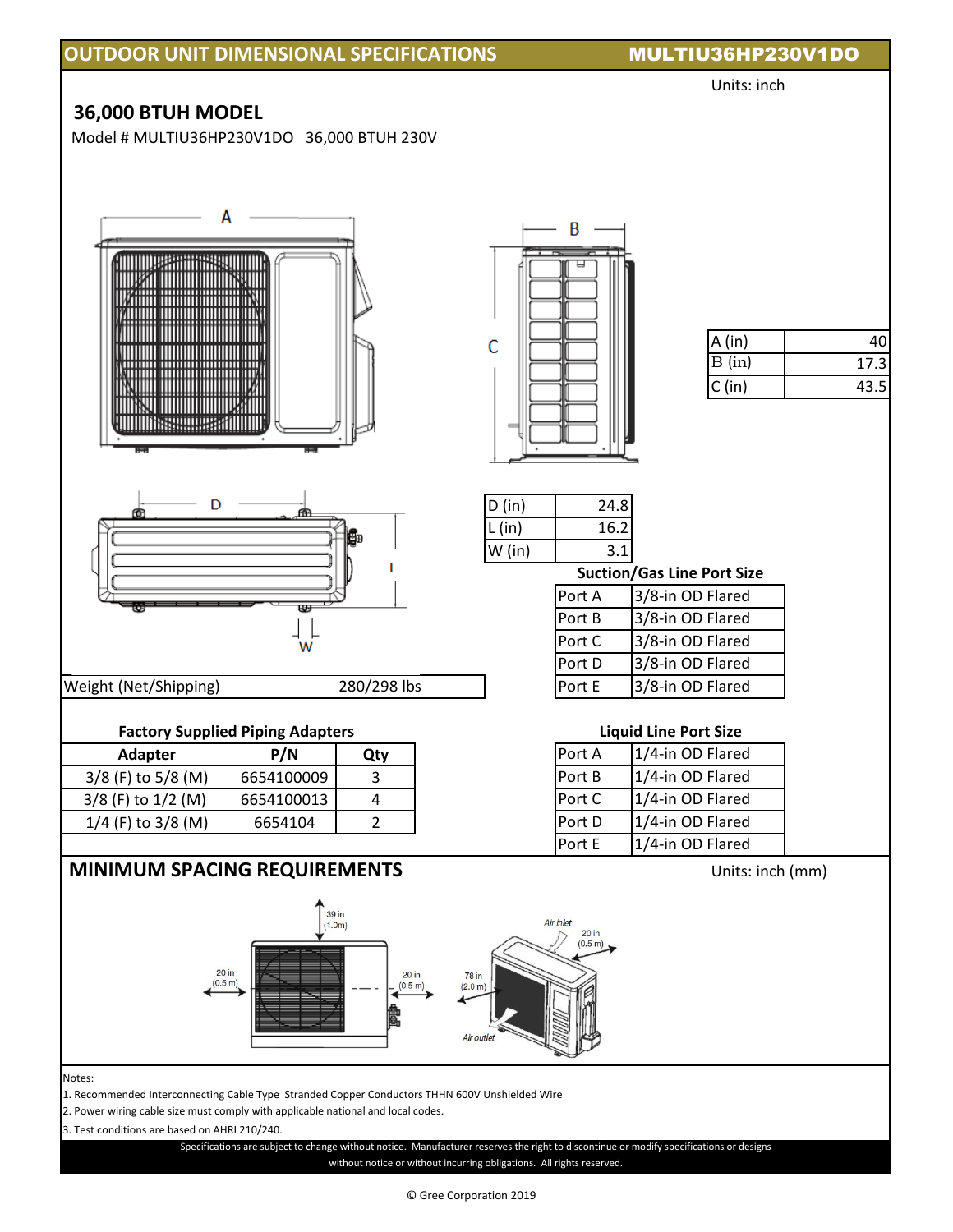# EXTENDED RATINGS **EXTENDED RATINGS MULTIU36HP230V1DO**

ULTRA COOL

| <b>COOLING PERFORMANCE (BtuH)*</b>                |                                         |            |                                      |                                       |                                      |                                       |  |  |  |  |
|---------------------------------------------------|-----------------------------------------|------------|--------------------------------------|---------------------------------------|--------------------------------------|---------------------------------------|--|--|--|--|
| Outdoor                                           | <b>Indoor Entering Air Temperatures</b> |            |                                      |                                       |                                      |                                       |  |  |  |  |
| <b>Ambient</b><br><b>Temperature</b><br>$(DB)$ °F | 68F DB                                  |            |                                      | $73^{\circ}$ FDB                      | 80°F DB                              |                                       |  |  |  |  |
|                                                   | 57FWB                                   |            |                                      | 61°FWB                                | 67°FWB                               |                                       |  |  |  |  |
|                                                   | <b>TC</b>                               | <b>SHC</b> | <b>TC</b><br><b>TC</b><br><b>SHC</b> | <b>SHC</b><br><b>SHC</b><br><b>TC</b> | <b>SHC</b><br><b>TC</b><br><b>TC</b> | <b>SHC</b><br><b>SHC</b><br><b>TC</b> |  |  |  |  |
| $0^{\circ}$ F                                     | 21827                                   | 16500      | 22800                                | 18000                                 | 24000                                | 19500                                 |  |  |  |  |
| $5^{\circ}$ F                                     | 21927                                   | 17196      | 23181                                | 18162                                 | 25527                                | 20029                                 |  |  |  |  |
| $14^{\circ}F$                                     | 22968                                   | 18014      | 24264                                | 19023                                 | 27384                                | 21478                                 |  |  |  |  |
| $23^{\circ}F$                                     | 25164                                   | 19740      | 26916                                | 21113                                 | 30840                                | 24188                                 |  |  |  |  |
| $32^{\circ}F$                                     | 25758                                   | 45964      | 27663                                | 49363                                 | 31994                                | 57088                                 |  |  |  |  |
| $41^{\circ}F$                                     | 23613                                   | 65750      | 25520                                | 71058                                 | 29746                                | 82822                                 |  |  |  |  |
| $50^{\circ}$ F                                    | 21549                                   | 81552      | 23437                                | 88695                                 | 27533                                | 104195                                |  |  |  |  |
| $59^{\circ}$ F                                    | 30516                                   | 23933      | 32640                                | 25598                                 | 35748                                | 28029                                 |  |  |  |  |
| $68^{\circ}$ F                                    | 34560                                   | 27106      | 36720                                | 28795                                 | 39240                                | 30776                                 |  |  |  |  |
| $77^{\circ}F$                                     | 34152                                   | 26790      | 36324                                | 28491                                 | 38880                                | 30497                                 |  |  |  |  |
| $86^{\circ}$ F                                    | 32472                                   | 25465      | 34632                                | 27166                                 | 37800                                | 29646                                 |  |  |  |  |
| $95^{\circ}$ F                                    | 30732                                   | 24103      | 32880                                | 25781                                 | 36000                                | 28236                                 |  |  |  |  |
| 104°F                                             | 29244                                   | 22936      | 31380                                | 24614                                 | 35064                                | 27507                                 |  |  |  |  |
| $113^{\circ}F$                                    | 27744                                   | 21757      | 29880                                | 23435                                 | 33576                                | 26328                                 |  |  |  |  |
|                                                   |                                         |            |                                      |                                       |                                      |                                       |  |  |  |  |
| <b>ULTRA HEAT</b>                                 |                                         |            |                                      |                                       |                                      |                                       |  |  |  |  |
|                                                   | <b>HEATING PERFORMANCE (BtuH)*</b>      |            |                                      |                                       |                                      |                                       |  |  |  |  |
| <b>Indoor Entering Air Temperatures</b><br>- - -  |                                         |            |                                      |                                       |                                      |                                       |  |  |  |  |

| <b>Outdoor</b><br><b>Ambient</b><br><b>Temperature</b> | 68°F DB<br>57°FWB |      |      | $73^{\circ}$ FDB<br>61°FWB |      |      | $80^\circ$ FDB<br>67°FWB |      |      |  |      |
|--------------------------------------------------------|-------------------|------|------|----------------------------|------|------|--------------------------|------|------|--|------|
|                                                        |                   |      |      |                            |      |      |                          |      |      |  | (DB) |
| $-31^{\circ}F$                                         | 23000             | 5.50 | 1.23 | 24000                      | 5.72 | 1.23 | 24500                    | 5.85 | 1.23 |  |      |
| $-22^{\circ}F$                                         | 25563             | 5.57 | 1.34 | 25910                      | 5.73 | 1.33 | 24899                    | 5.91 | 1.24 |  |      |
| $-13^{\circ}F$                                         | 28859             | 5.65 | 1.50 | 28373                      | 5.81 | 1.43 | 27293                    | 5.99 | 1.33 |  |      |
| $-5^{\circ}$ F                                         | 33638             | 5.64 | 1.75 | 33072                      | 5.79 | 1.67 | 31837                    | 5.98 | 1.56 |  |      |
| $0^{\circ}$ F                                          | 36089             | 5.73 | 1.85 | 35488                      | 5.89 | 1.77 | 34105                    | 6.08 | 1.64 |  |      |
| $5^{\circ}$ F                                          | 36259             | 5.70 | 1.86 | 35648                      | 5.86 | 1.78 | 34291                    | 6.05 | 1.66 |  |      |
| $10^{\circ}$ F                                         | 39753             | 5.76 | 2.02 | 39091                      | 5.92 | 1.94 | 37581                    | 6.11 | 1.80 |  |      |
| $17^{\circ}F$                                          | 41794             | 5.72 | 2.14 | 41097                      | 5.88 | 2.05 | 39475                    | 6.06 | 1.91 |  |      |
| $19^{\circ}F$                                          | 41758             | 5.50 | 2.23 | 41075                      | 5.65 | 2.13 | 39443                    | 5.83 | 1.98 |  |      |
| $24^{\circ}F$                                          | 40398             | 5.42 | 2.18 | 39787                      | 5.58 | 2.09 | 38397                    | 5.75 | 1.96 |  |      |
| $32^{\circ}F$                                          | 39260             | 5.19 | 2.22 | 38728                      | 5.33 | 2.13 | 37514                    | 5.50 | 2.00 |  |      |
| $41^{\circ}F$                                          | 40725             | 5.11 | 2.33 | 40247                      | 5.26 | 2.24 | 39090                    | 5.42 | 2.11 |  |      |
| $43^{\circ}F$                                          | 41822             | 5.10 | 2.40 | 41330                      | 5.24 | 2.31 | 40199                    | 5.41 | 2.18 |  |      |
| $47^{\circ}F$                                          | 45450             | 5.22 | 2.55 | 44663                      | 5.36 | 2.44 | 42837                    | 5.53 | 2.27 |  |      |
| $53^{\circ}$ F                                         | 45900             | 4.74 | 2.84 | 45098                      | 4.87 | 2.71 | 43272                    | 5.03 | 2.52 |  |      |
| $59^{\circ}$ F                                         | 42259             | 4.78 | 2.59 | 41513                      | 4.92 | 2.47 | 39818                    | 5.07 | 2.30 |  |      |
| $64^{\circ}F$                                          | 43158             | 4.39 | 2.88 | 42398                      | 4.51 | 2.75 | 40678                    | 4.65 | 2.56 |  |      |
| $70^{\circ}$ F                                         | 43968             | 4.46 | 2.89 | 43208                      | 4.58 | 2.76 | 41437                    | 4.73 | 2.57 |  |      |
| $75^{\circ}$ F                                         | 44588             | 4.07 | 3.21 | 43803                      | 4.19 | 3.07 | 42031                    | 4.32 | 2.85 |  |      |
| 78°F                                                   | 44993             | 4.11 | 3.21 | 44208                      | 4.22 | 3.07 | 42411                    | 4.36 | 2.85 |  |      |

 \* Maximum system capacity \* Maximum system capacity TC- Total Capacity ( BtuH) TC- Total Capacity ( BtuH) TC- Total Capacity ( BtuH) COP- Coefficient of Performance

COP- Coefficient of Performance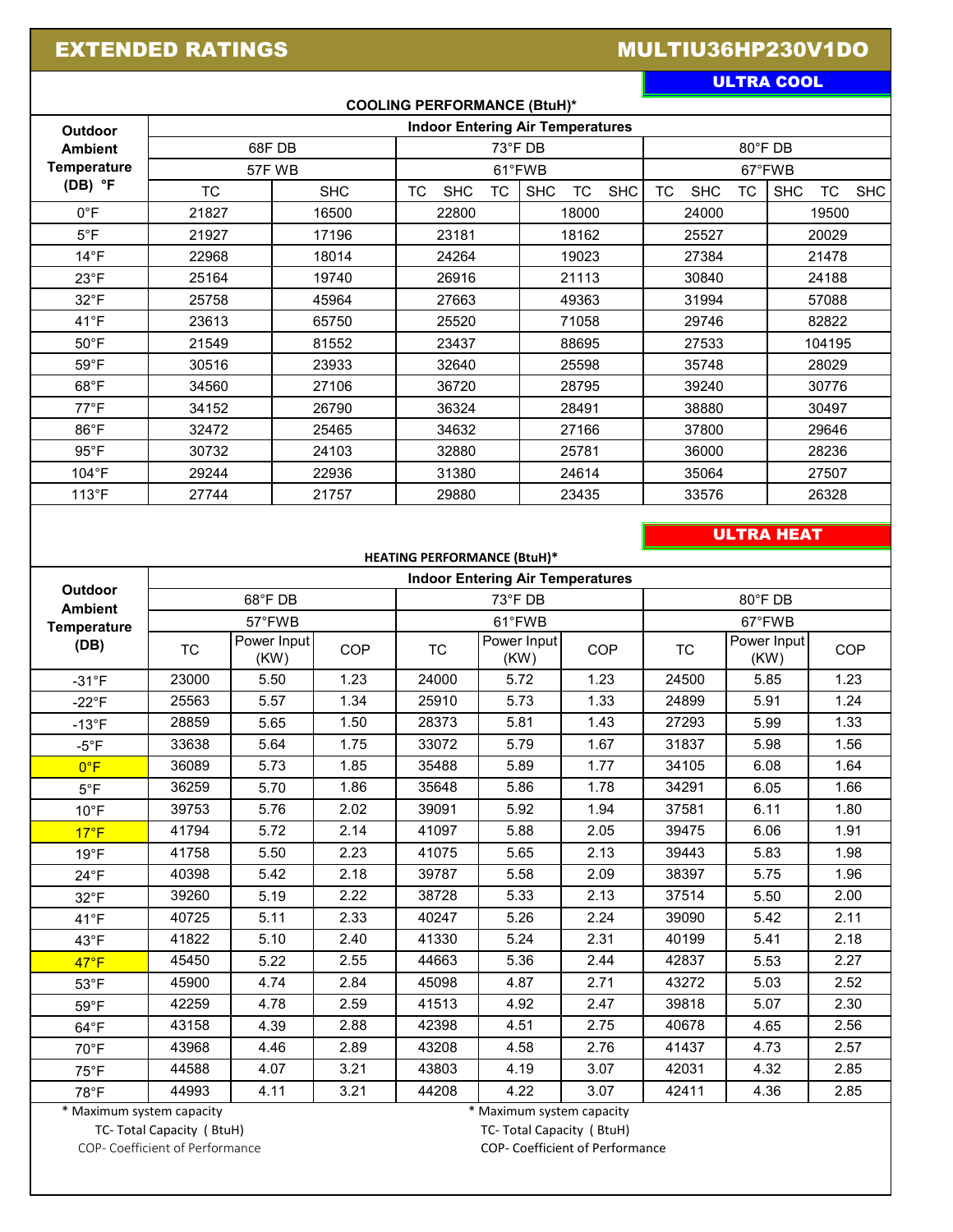## **OPERATIONAL PERFORMANCE SPECIFICATIONS MULTIU36HP230V1DO**

| <b>Indoor Units</b> | Rated            | Indoor           | Indoor           | Indoor           | Indoor           |
|---------------------|------------------|------------------|------------------|------------------|------------------|
| <b>Combinations</b> | System<br>(BtuH) | Unit A<br>(BtuH) | Unit B<br>(BtuH) | Unit C<br>(BtuH) | Unit D<br>(BtuH) |
| $9 + 9$             | 19,500           | 9,250            | 9,250            | <b>NA</b>        | <b>NA</b>        |
| $9 + 12$            | 21,000           | 9,000            | 12,000           | <b>NA</b>        | <b>NA</b>        |
| $9 + 18$            | 25,500           | 8,000            | 17,500           | <b>NA</b>        | <b>NA</b>        |
| $9 + 24$            | 26,300           | 7,000            | 19,300           | <b>NA</b>        | <b>NA</b>        |
| $12 + 12$           | 24,000           | 12,000           | 12,000           | <b>NA</b>        | <b>NA</b>        |
| $12 + 18$           | 28,400           | 11,400           | 17,000           | <b>NA</b>        | <b>NA</b>        |
| $12 + 24$           | 32,700           | 10,000           | 22,700           | <b>NA</b>        | <b>NA</b>        |
| $18 + 18$           | 31,680           | 15,840           | 15,840           | <b>NA</b>        | <b>NA</b>        |
| $18 + 24$           | 33,190           | 14,240           | 18,950           | <b>NA</b>        | <b>NA</b>        |
| $24 + 24$           | 35,120           | 17,560           | 17,560           | <b>NA</b>        | <b>NA</b>        |
| $9 + 9 + 9$         | 24,600           | 8,200            | 8,200            | 8,200            | <b>NA</b>        |
| $9 + 9 + 12$        | 24,900           | 7,500            | 7,500            | 9,900            | <b>NA</b>        |
| $9 + 9 + 18$        | 30,200           | 7,200            | 7,200            | 15,800           | <b>NA</b>        |
| $9 + 9 + 24$        | 34,900           | 6,600            | 6,600            | 21,700           | <b>NA</b>        |
| $9+12+12$           | 29,600           | 8,000            | 10,800           | 10,800           | <b>NA</b>        |
| $9 + 12 + 18$       | 32,900           | 7,400            | 9,800            | 15,700           | <b>NA</b>        |
| $9 + 12 + 24$       | 36,100           | 6,800            | 9,100            | 20,200           | <b>NA</b>        |
| $9 + 18 + 18$       | 36,100           | 6,500            | 14,800           | 14,800           | <b>NA</b>        |
| $12 + 12 + 12$      | 31,200           | 10,400           | 10,400           | 10,400           | <b>NA</b>        |
| $12 + 12 + 18$      | 35,100           | 9,960            | 9,960            | 15,180           | <b>NA</b>        |
| $12 + 12 + 24$      | 37,500           | 9,300            | 9,300            | 18,900           | <b>NA</b>        |
| $12 + 18 + 18$      | 37,500           | 8,900            | 14,300           | 14,300           | <b>NA</b>        |
| $9+9+9+9$           | 35,480           | 8,870            | 8,870            | 8,870            | 8,870            |
| $9+9+9+12$          | 36,490           | 8,460            | 8,460            | 8,460            | 11,110           |
| $9+9+9+18$          | 38,350           | 7,650            | 7,650            | 7,650            | 15,400           |
| $9+9+12+12$         | 39,000           | 8,300            | 8,300            | 11,200           | 11,200           |
| $9+9+12+18$         | 39,840           | 7,470            | 7,470            | 9,960            | 14,940           |
| $9+12+12+12$        | 39,280           | 7,000            | 10,760           | 10,760           | 10,760           |
| $9+12+12+18$        | 40,010           | 6,760            | 9,600            | 9,600            | 14,050           |
| 12+12+12+12         | 39,800           | 9,950            | 9,950            | 9,950            | 9,950            |

Note:

1) It is critical to size the outdoor unit for the entire building load and each indoor unit for it's individual zone load. Cooling Nominal Test Conditions: Indoor: 80°F DB/67°F WB Outdoor: 95°F DB/75°F WB

Specifications are subject to change without notice. Manufacturer reserves the right to discontinue or modify specifications or designs without notice or without incurring obligations. All rights reserved.